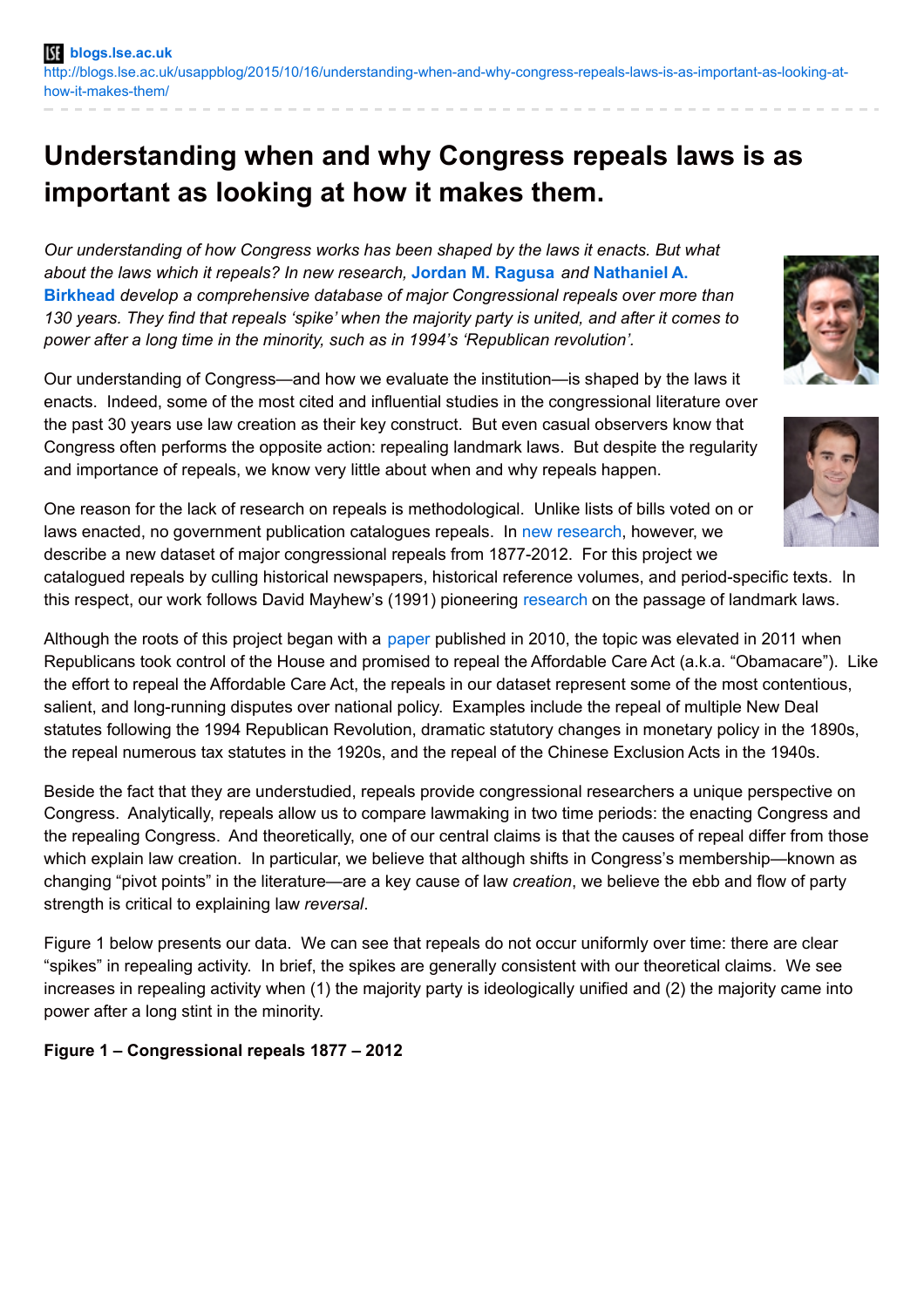

But because there are other factors that can cause repeal, we developed a statistical model that predicts when repeals happen. Our specific model is known as a "survival analysis." Survival analysis is frequently used in epidemiology to understand how long patients survive some illness and the effects of surgical procedures and drugs. In the context of our study, the model predicts how long laws "survive" before being repealed.

Our model shows that some of the "usual suspects" explain when and why repeals happen. When the enacting coalition is voted out of office over time, and the distribution of preferences shift to the left or right, repeals are more likely to occur. We also find that the larger the distance between the House and Senate, the less likely repeals are to happen. Both findings fit well-established conclusions in the congressional literature regarding the creation of laws. We also find that repeals are more likely in two policy domains. First, tax laws are among the most likely to be repealed. And second, laws created for war purposes are often repealed soon after the war ends.

Although these findings help us understand when repeals are most likely, we find that the partisan factors in our model have the greatest overall effects on the probability of repeal. Like the descriptive results in Figure 1, the model reveals that repeals are most likely when the majority party is ideologically unified and the majority came into power after a long stint in the minority. We also find that these two effects are not just additive, but instead have an interactive effect. Figure 2 presents this interaction effect. On the x-axis is the measure of how long the majority was in the minority prior to winning control of the House and Senate (coded as the number of chambers in the minority over the past 10 years). The y-axis represents a higher or lower likelihood of repeal. And the dots represent the estimated effect of the majority party's ideological cohesion.

#### **Figure 2 – Influence of party minority status on likelihood of repeals**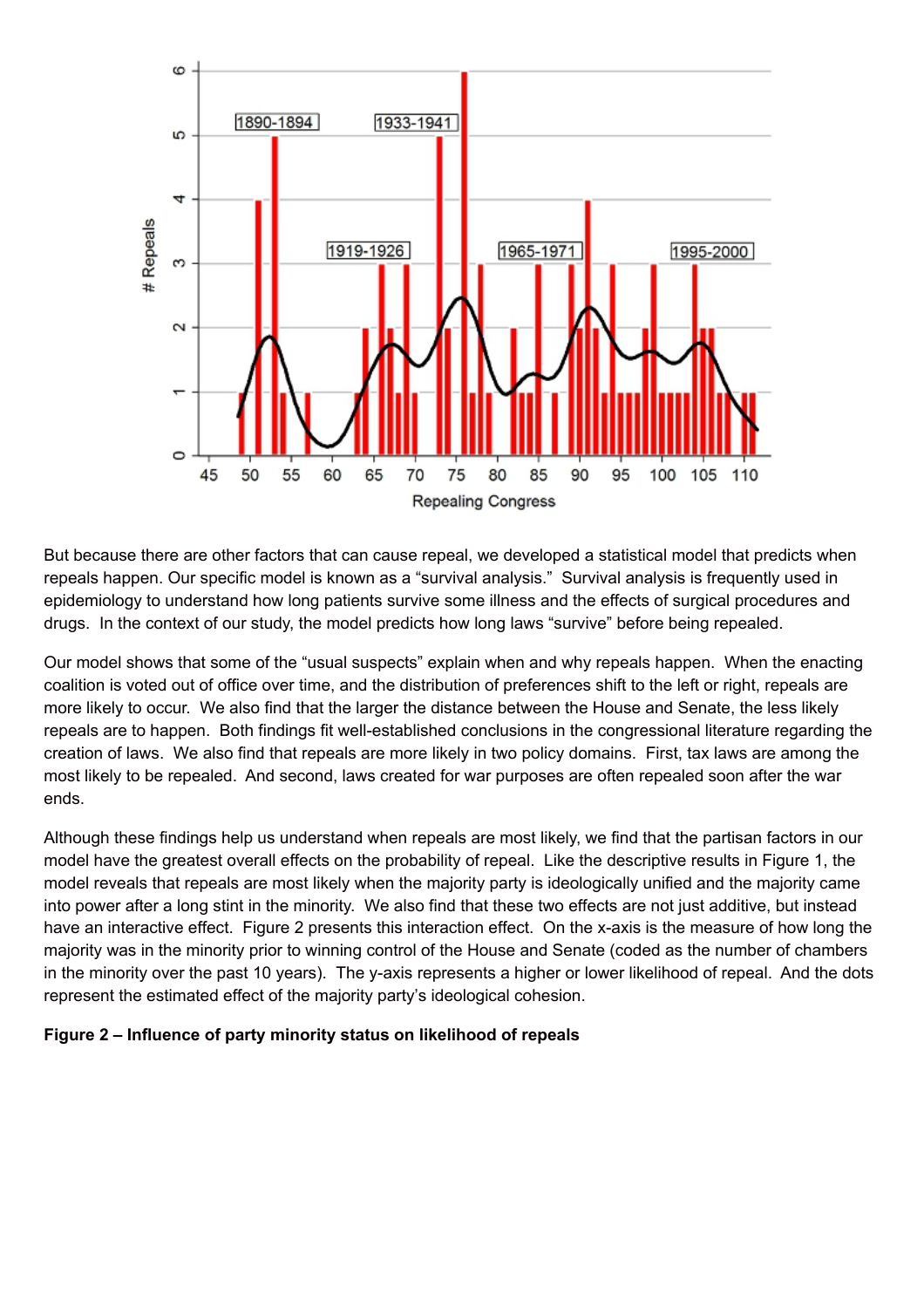

Figure 2 shows that when the majority party was in the minority for an extended time, *and* members of the majority are ideologically unified, there is an increased likelihood of repeal beyond what is predicted by these factors individually. As an example, when Republicans regained control of the House and Senate in 1995 after being the so-called "permanent minority," a standard deviation increase in their ideological cohesion is predicted by the model to have increased the probability of repeal by 208 percent. And indeed, the Republican controlled congresses from 1995-2000 enacted a number of major repeals (most notably, the repeal of Glass-Steagall). At the other extreme, Figure 2 shows that when the majority has been in complete control of both chambers over the past decade (coded as zero chambers in the figure), there is no effect of greater ideological cohesion.

While there are various ways in which statutes can be "undone" (invalidation by the Supreme Court, defunding, sunsets, etc.), Congress regularly voids its own statutes via repeals. Given our findings about the importance of political parties to when and why repeals happen, in particular the ebb and flow of party strength, we characterize repeals as long-term contests between two great "teams" over national policy. Simply put, when Congress enacts a new law, it is hardly the end of the game. Anyone observing Republican attempts to repeal the Affordable Care Act will recognize this feature. However, our results suggest that these kinds of partisan contests are an enduring feature of our politics.

*This article is based on the paper, 'Parties, Preferences, and [Congressional](http://prq.sagepub.com/content/early/2015/09/04/1065912915604052.abstract) Organization Explaining Repeals in Congress from 1877 to 2012', in Political Research Quarterly.*

*Featured [image](https://www.flickr.com/photos/nobamanomas/4527428186/) credit; [NOBama](https://www.flickr.com/photos/nobamanomas/) NoMas (Flickr, [CC-BY-SA-2.0](https://creativecommons.org/licenses/by-sa/2.0/))*

*Please read our comments policy before [commenting.](http://blogs.lse.ac.uk/usappblog/comments-policy/)*

Note: This article gives the views of the author, and not the position of USAPP-American Politics and Policy, nor *the London School of Economics.*

*Shortened URL for this post:* **<http://bit.ly/1VVMoju>**

\_\_\_\_\_\_\_\_\_\_\_\_\_\_\_\_\_\_\_\_\_\_\_\_\_\_\_\_\_\_\_\_\_

**About the authors**